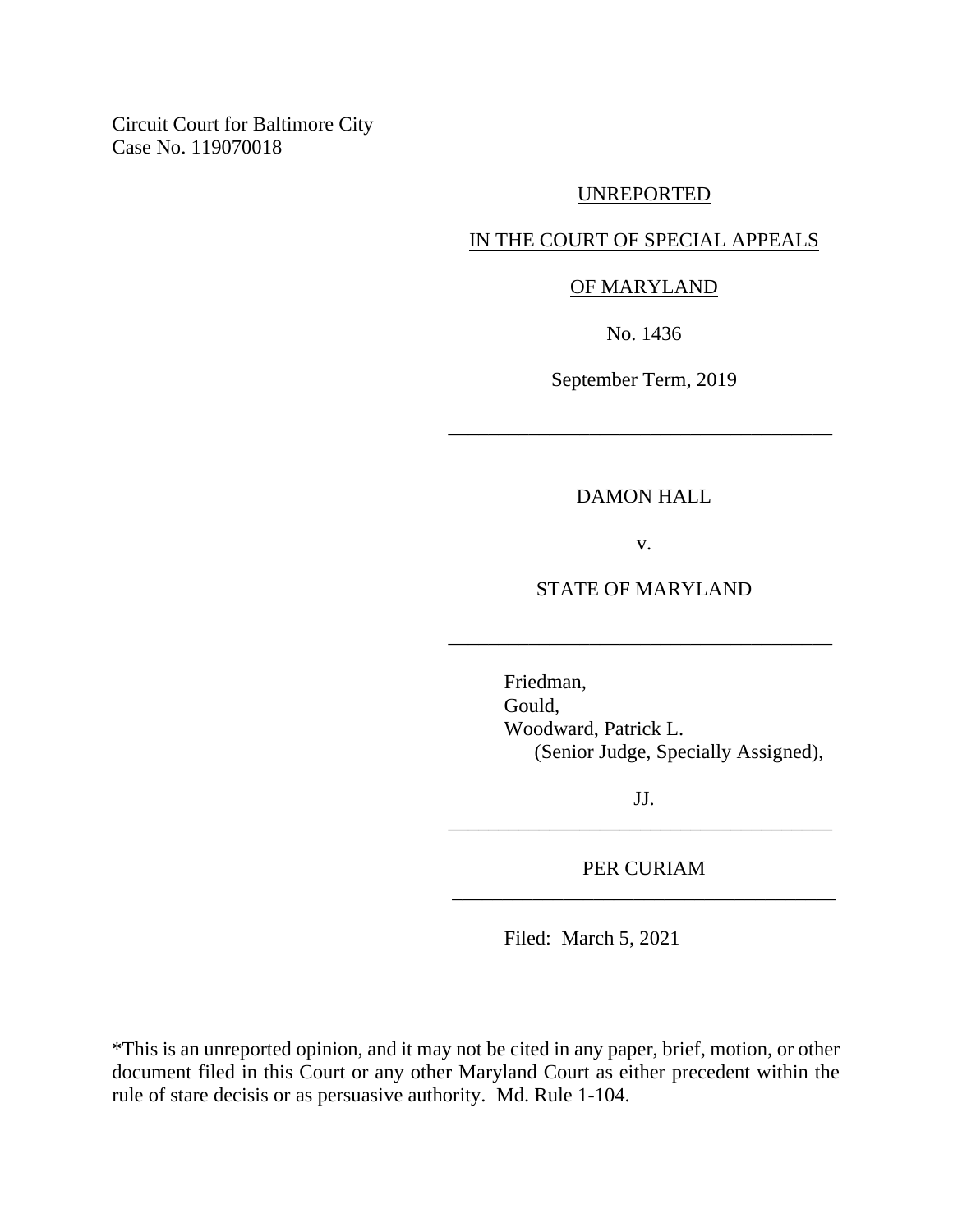Following a bench trial in the Circuit Court for Baltimore City, Damon Hall, appellant, was convicted of conspiracy to possess cocaine with intent to distribute. On appeal, he raises the three questions for our review:

- 1. Did the circuit court violate [his] right to a jury trial because it failed to conduct any waiver inquiry?
- 2. Did the circuit court's failure to conduct a waiver inquiry violate MD Rule 4-246?
- 3. Was the evidence insufficient to sustain the conspiracy conviction and/or was the sentence for conspiracy illegal?

Because Mr. Hall's conviction and sentence were illegal, we shall reverse the judgment of the circuit court. $<sup>1</sup>$ </sup>

Mr. Hall was indicted for multiple offenses, including conspiracy to possess heroin with intent to distribute (count 1); possession of cocaine with intent to distribute (count 2); possession of buprenorphine with intent to distribute (count 3); possession of marijuana with intent to distribute (count 4); possession of cocaine (count 5); possession of buprenorphine (count 6); possession of oxycodone (count 7); possession of drug paraphernalia (count 8); and two counts of conspiracy to possess a firearm in relation to a drug trafficking crime (counts 9 and 10). He was tried at a bench trial along with four codefendants. At trial, the State presented evidence that two firearms and various controlled substances were found in a house where Mr. Hall and his co-defendants were present.

Following closing arguments, the trial court rendered its verdict as follows:

<sup>&</sup>lt;sup>1</sup> Because we conclude that Mr. Hall's conviction and sentence were illegal, we do not address his claims with respect to the court's jury trial waiver inquiry.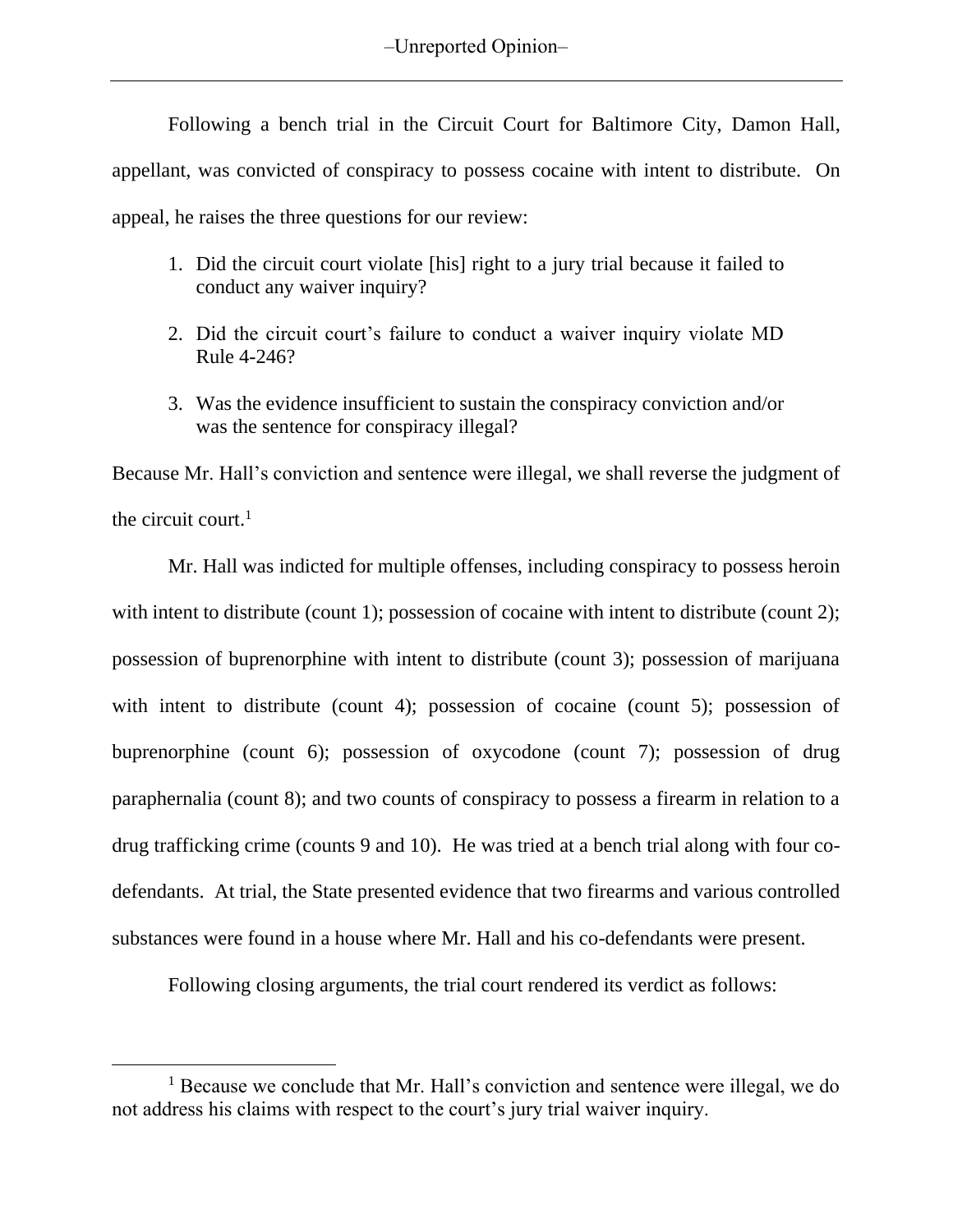But this is what the Court finds with regards to the items that were found throughout the house. Plenty of cocaine was found throughout the house that would lead a reasonable person in the Court's position to infer that these gentlemen were in agreement to sell that cocaine. *So as to . . . conspiracy to possess with intent to distribute cocaine the court finds Mr. Hall guilty of the same,* Mr. Biggs guilty of the same, Mr. Horton guilty of the same, and Mr. Benner guilty of the same. The Court will give them the benefit of the doubt for the remaining counts.

Thereafter, the court sentenced appellant to three years' incarceration. The commitment record indicates that the sentence was imposed on count 1 for the offense of conspiracy to possess cocaine with intent to distribute.

Mr. Hall contends, and the State concedes, that his conviction and sentence were illegal. We agree. "'[I]t is elementary that a defendant may not be found guilty of a crime of which he was not charged in the indictment.'" *[Johnson](https://1.next.westlaw.com/Link/Document/FullText?findType=Y&serNum=2028163896&pubNum=0000536&originatingDoc=I4776e0fe650a11e6b86bd602cb8781fa&refType=RP&fi=co_pp_sp_536_375&originationContext=document&transitionType=DocumentItem&contextData=(sc.Keycite)#co_pp_sp_536_375) v. State,* 427 Md. 356, 375 [\(2012\)](https://1.next.westlaw.com/Link/Document/FullText?findType=Y&serNum=2028163896&pubNum=0000536&originatingDoc=I4776e0fe650a11e6b86bd602cb8781fa&refType=RP&fi=co_pp_sp_536_375&originationContext=document&transitionType=DocumentItem&contextData=(sc.Keycite)#co_pp_sp_536_375) (quoting *Turner v. State,* 242 Md. 408, 414 [\(1966\)\)](https://1.next.westlaw.com/Link/Document/FullText?findType=Y&serNum=1966115344&pubNum=0000536&originatingDoc=I4776e0fe650a11e6b86bd602cb8781fa&refType=RP&fi=co_pp_sp_536_414&originationContext=document&transitionType=DocumentItem&contextData=(sc.Keycite)#co_pp_sp_536_414). Here, the court convicted Mr. Hall of conspiracy to possess cocaine with intent to distribute based on "the amount of cocaine that was found throughout the house." However, unlike his co-defendants, Mr. Hall was not charged with that offense and it was not a lesser included offense of any of the other crimes charged in the indictment. Moreover, although Mr. Hall was charged in count 1 of the indictment with conspiracy to possess *heroin* with intent to distribute, where "the State has alleged the possession of a particular controlled dangerous substance, proof of that substance is needed to convict." *See State v. Simpson*, 318 Md. 194, 198 (1989) (further noting that "the identification of the particular controlled dangerous substance in a given offense . . . must be treated as an element of the offense."). Consequently, Mr. Hall's conviction and sentence must be reversed. *Johnson*, 427 Md. at 362, 379 (holding